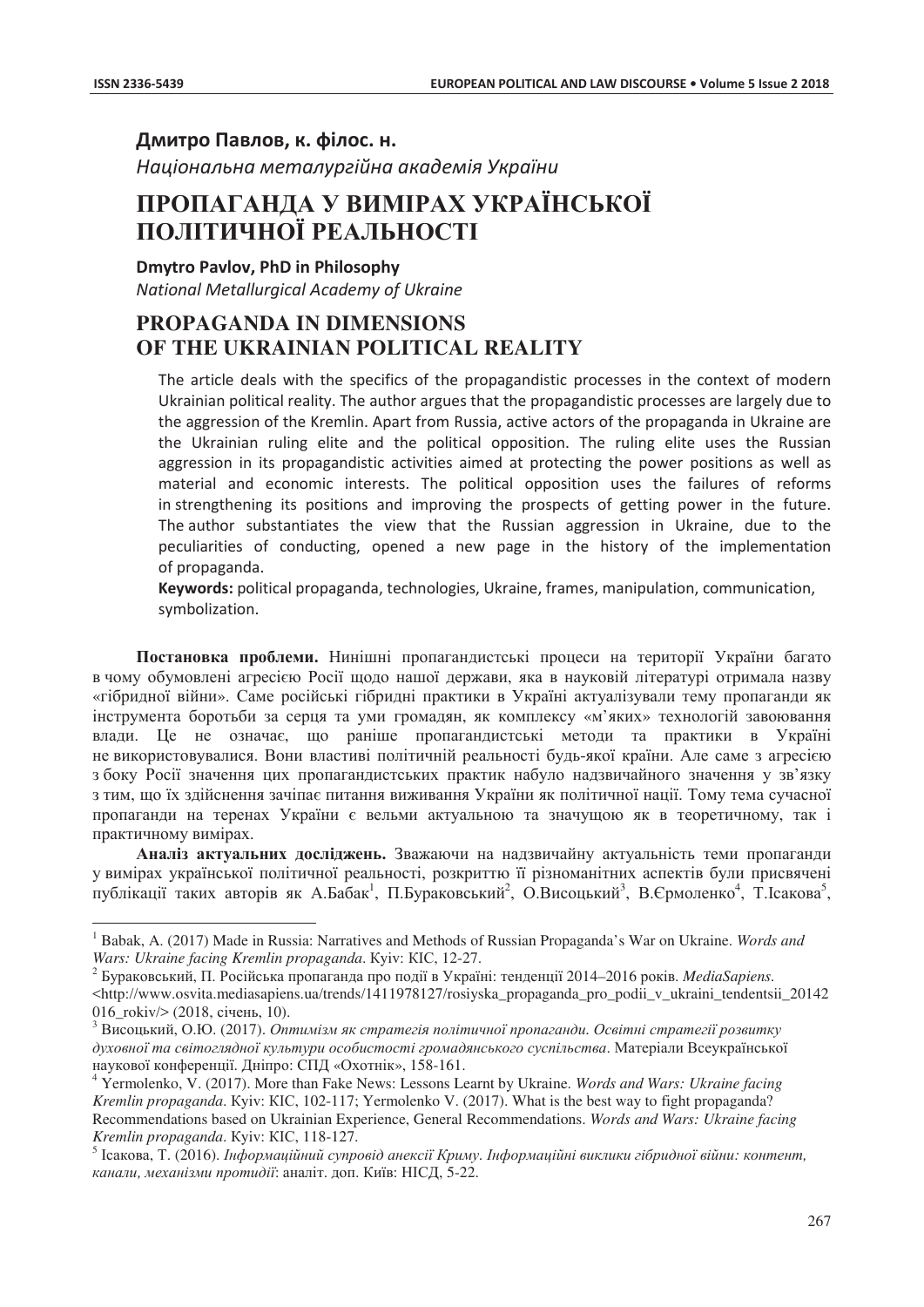Т.Матичак<sup>1</sup>, Р.Мініч, П.Рибак<sup>2</sup>,В.Мороз<sup>3</sup>, Г.Почепцов<sup>4</sup>, М.Пугач<sup>5</sup>, та Є.Федченко<sup>6</sup>. В їх роботах знайшли висвітлення особливості здійснення пропаганди в умовах української політичної реальності.

Мета статті – висвітлити специфіку пропагандистських процесів в контексті сучасної української політичної реальності.

Виклад основного матеріалу. Обумовленість пропагандистських процесів в Україні агресією Кремля не означає, що джерелом пропаганди на її території є лише Росія. Окремі представники політичної влади в Україні з успіхом використовують російську агресію в своїй пропагандистській діяльності, спрямованій на захист своїх владних позицій та матеріально-економічних інтересів. Бренд «Путін» став символом колективного ворога, який міфологізується та використовується як інструмент пропагандистської боротьби прибічників чинного режиму в Україні проти представників опозиції, які отримують на свою адресу ярлики «агенти Путіна». Політичні опозиціонери потрапляють до бази сайту «Миротворець», що був створений навесні 2014 р. для занесення осіб, що здійснили, на думку його авторів та власників, злочини проти України. Симптоматично, що до бази сайту «Миротворець» потрапила лідер «Батьківщини» Ю.Тимошенко, опозиційний політик М.Саакашвілі, а також опозиційні депутати Ю.Дерев'янко, Д.Добродомов, С.Власенко.

Російська агресія в Україні в силу особливостей її проведення фактично відкрила нову сторінку в історії здійснення пропаганди. Основною відмінністю нової пропаганди від традиційної стала побудова альтернативної уявної реальності, конструювання якої базується на постмодерністському інструментарії, насамперед, на принципах множинності істини, непізнаваності справжньої реальності, невідповідності репрезентації та реальності («карти та території»), переваги у наслідках на поведінку людини символічного, інформаційного, уявного перед реальним.

Важливо відзначити, як була сконструйована альтернативна реальність російських агресорів, які спочатку захопили Крим, а потім частину Донбасу. За словами російського експерта А. Піонтковського, ключовим чином її визначав мем Четвертої світової війни, що був запущений кремлівськими пропагандистами навесні 2014 р.<sup>7</sup>. А.Піонтковський проводить паралелі російської агресії з німецької. Він зазначає, що в обраній нумерації (четверта) явно прочитувалася мрія про реванш за поразку СРСР у Третій (холодній) світовій війні, так само як Друга світова війна була для Німеччини спробою реваншу за поразку в Першій. Фактично гітлерівська зовнішньополітична ідеологія (розділений народ, збирання споконвічних земель, право і навіть священний обов'язок «захищати» етнічно близьких по всьому світу) найбільш повно і безсоромно була представлена у знаменитій промові з приводу кримських подій Президента РФ В.Путіна в Кремлі 18 березня 2014 р. Було запропоновано «правове» обгрунтування територіальної експансії (захист етнічних росіян і російськомовних по всьому світу). Був створений і отримав бойове хрещення новий вид військ для гібридної війни, Сили спеціальних операцій (ССО) – ввічливі зелені чоловічки, які здійснюють терористичну діяльність за кордоном без офіційного оголошення війни. У свідомість обивателя наполегливо впроваджувалася ідея саме світової «гібридної» війни «Російського світу» проти безбожного англосаксонського світу, проти Заходу на чолі з США. На телешоу регулярно

 $\overline{a}$ 

<sup>&</sup>lt;sup>1</sup> Matychak, T. (2017) David against Goliath: How Ukraine resists the Kremlin's Information Attacks. *Words and Wars: Ukraine facing Kremlin propaganda*. Kyiv: KIC, 48-59; Matychak, T. (2017). Octopus Tentacles: The Structure of the Kremlin's Propaganda Influence on the Ukrainian Information Space. *Words and Wars: Ukraine facing Kremlin*  propaganda. Kyiv: KIC, 28-47.

Minich, R., Rybak, V. (2017) Mapping the Territory: What Other Researchers of Russian Propaganda Say. *Words*  and Wars: Ukraine facing Kremlin propaganda. Kyiv: KIC, 88-101.

 $3$  Moroz V. (2017) Networks of Illusion: how Russia acts through the Internet and social networks, and how to fight this. *Words and Wars: Ukraine facing Kremlin propaganda*. Куiv: KIC, 60-69. 4 *Hoven poccийско-украинского конфликта*.

MediaSapiens. <http://osvita.mediasapiens.ua/ethics/manipulation/osobennosti\_propagandistskikh\_mekhanizmov s\_dvukh\_storon\_rossiyskoukrainskogo\_konflikta/> (2018, січень, 10).

<sup>&</sup>lt;sup>5</sup> Puhach M. (2017) Architecture of Lies: How the Kremlin's Propagandist Mechanism Works. *Words and Wars: Ukraine facing Kremlin propaganda.* Kyiv: KIC, 70-87.

<sup>&</sup>lt;sup>6</sup> Fedchenko Y. (2016) Kremlin Propaganda: Soviet Active Measures by Other Means. Sojateadlane. Estonian Journal of Military Studies, 2, 141-170.

 $^7$  Пионтковский А. (2016) Четвертая мировая «гибридная» война (2014-2016 гг.). Взлет и падение «русского мира». «Гібридна» війна Росії – виклик і загроза для Європи. Киев: Центр Разумкова, 49.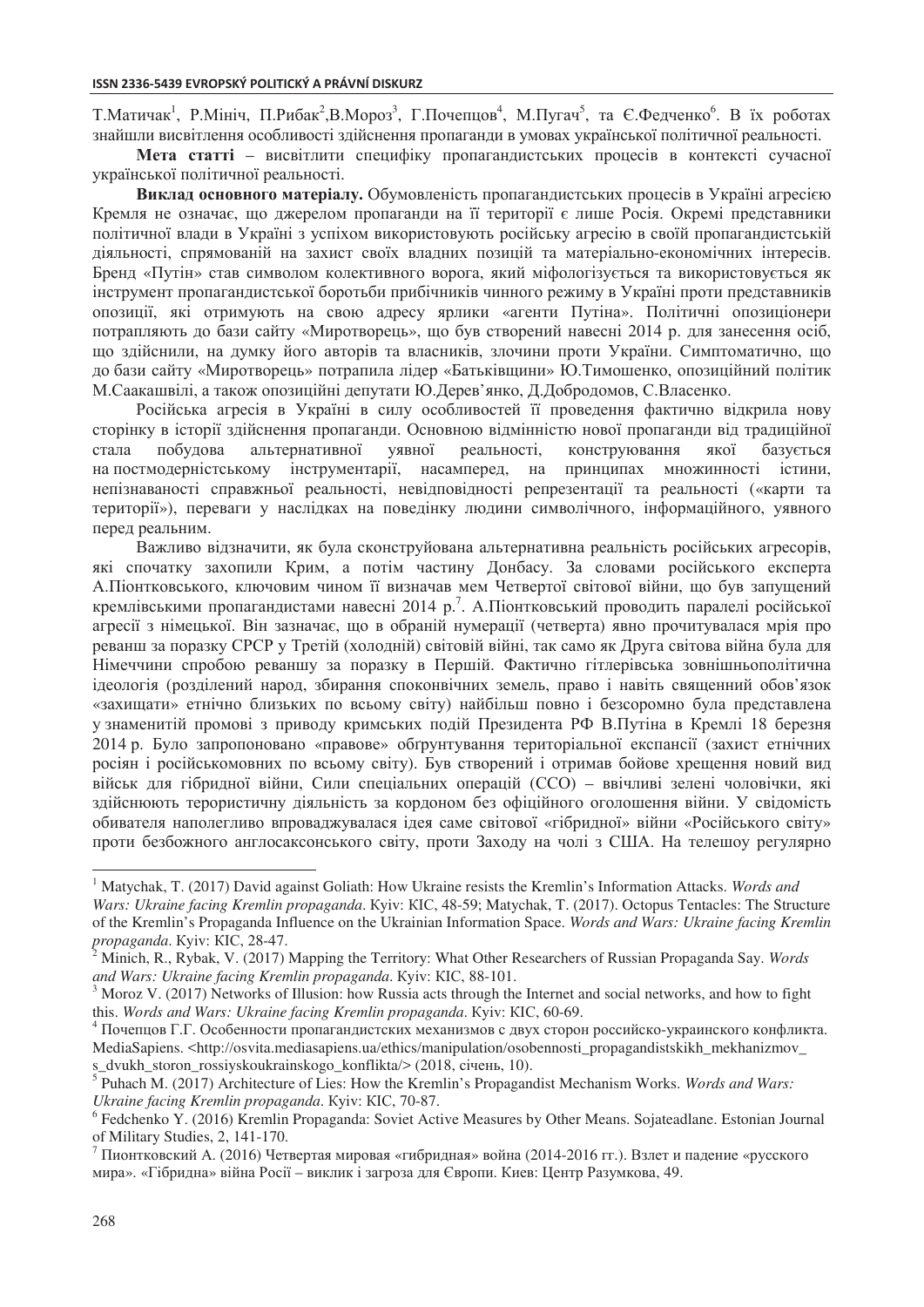$\overline{a}$ 

нав'язували думку, що йде війна не з якоюсь Україною, а з США на території України. Цілями цієї війни було проголошено подолання найбільшої геополітичної катастрофи XX століття, повернення в рідну гавань споконвічних російських земель, новий ялтинський розділ світу, при якому путінська Росія визнавалася би куратором як мінімум всієї території колишнього СРСР. Горючим матеріалом для розв'язаної війни ставали, за задумом Кремля, росіяни та російськомовні громадяни, які проживають у сусідніх з Росією країнах – доведені до відчаю «рядові шахтарі і трактористи», натхненні ідеєю «Російського світу». Братську допомогу їм повинні були забезпечити спочатку «ввічливі зелені чоловічки», що «ховаються за спинами жінок і дітей», а потім і регулярні російські війська. В якості першого етапу була поставлена задача братського розчленування і повного підпорядкування України – проект «Новоросія». Путінський порядок денний Четвертої світової війни передбачав максимальне розширення «Російського світу», розпад блоку НАТО, дискредитацію і приниження США як гаранта безпеки Заходу<sup>1</sup>.

Конструювання та операціоналізація альтернативної реальності постмодерністською пропагандою, яка супроводжувала агресію Кремля в Україні, мала свою специфіку. Т. Ісакова проаналізувавши функціонування одного із центральних телевізійних російських каналів «Росія 24» на основі його сайту під час «кримської кампанії» та утвердження російської окупаційної влади на півострові, виділила пропагандистські технології, які використовував Кремль для створення альтернативної реальності<sup>2</sup>. Це такі пропагандистські технології: інформаційної блокади, використання медіаторів («лідерів громадської думки»), анонімного авторитету, дискредитації опонента для відволікання уваги від своїх негативних дій, «ефект ореолу», «переписування історії», ефекту присутності, «зворотного зв'язку», «соціологічне псевдоопитування», ствердження бажаного дійсним, «свідки подій», хибної аналогії, емоційного резонансу, психологічного шоку, фреймінгу, інфотейнменту, негативного та позитивного маркування повідомлень, повторення, мемічного впливу, фальшивої номіналізації, створення загрози та інші.

Як відзначає П.Бураковський, пропагандистські зусилля контрольованих російською владою ЗМІ (друкованих та електронних) щодо висвітлення подій в Україні впродовж 2014-2016 років були важливим інструментом легітимації та втілення російських планів із підриву єдності українського суспільства та знищення української держави. На пропагандистський характер роботи російських ЗМІ в ці роки вказують дві показові риси: одноманітність меседжів та їх синхронне поширення одразу всіма доступними каналами<sup>3</sup>.

Україна не була готова до активної та агресивної пропаганди з боку російських ЗМІ, не мала чіткої лінії контрпропаганди. Як зазначає Д.Дуцик, «Із початком анексії Криму українські канали несвідомо підігрували російській пропаганді, називаючи російський військових то «невідомими», то «зеленими чоловічками», то «самообороною Криму», фактично вживаючи маніпулятивні терміни, нав'язані Росією»<sup>4</sup>.

Одним із головних повідомлень російської пропаганди, що було складовою альтернативної реальності в інтересах агресорів, майдан як протест мас проти авторитарної влади має негативний вплив на розвиток України. Важливо наголосити на значущості цього повідомлення для збереження стабільності в Росії, політична верхівка якої побоюється невдоволення широких російських мас. На прикладі України Росія прагне продемонструвати, що зміна влади шляхом бунту приводить до негативних наслідків для всіх громадян.

На хід пропагандистських процесів всередині України російська пропаганда впливає як безпосередньо, так і непрямим чином. У цьому контексті цікава пропагандистська активність як правлячих сил, які уособлює адміністрація чинного президента разом зі фракцію БПП у ВР, так і

<sup>&</sup>lt;sup>1</sup> Пионтковский А. (2016) Четвертая мировая «гибридная» война (2014-2016 гг.). Взлет и падение «русского<br>мира». «Гібридна» війна Росії – виклик і загроза для Європи. Киев: Центр Разумкова, 49-50.

 $^2$  Ісакова Т. (2016) Інформаційний супровід анексії Криму. Інформаційні виклики гібридної війни: контент, канали, механізми протидії: аналіт. доп. Київ: НІСД, 5-22. 3 виденції 2014–2016 років. MediaSapiens. 3 Бураковський П. Російська пропаганда про події в Україні: тенденції 2014–2016 років. MediaSapiens.

<sup>&</sup>lt;http://www.osvita.mediasapiens.ua/trends/1411978127/rosiyska\_propaganda\_pro\_podii\_v\_ukraini\_tendentsii\_20142 016\_rokiv/> (2018, січень, 10).<br><sup>4</sup> Дуцик Д. Як політика форматує новини: тенленції 2014-2017 рр. (30 червня 2017 р.). MediaSapiens.

<sup>&</sup>lt;http://www.osvita.mediasapiens.ua/trends/1411978127/yak\_politika\_formatue\_novini\_tendentsii\_20142017\_rr/> (2018, січень, 10).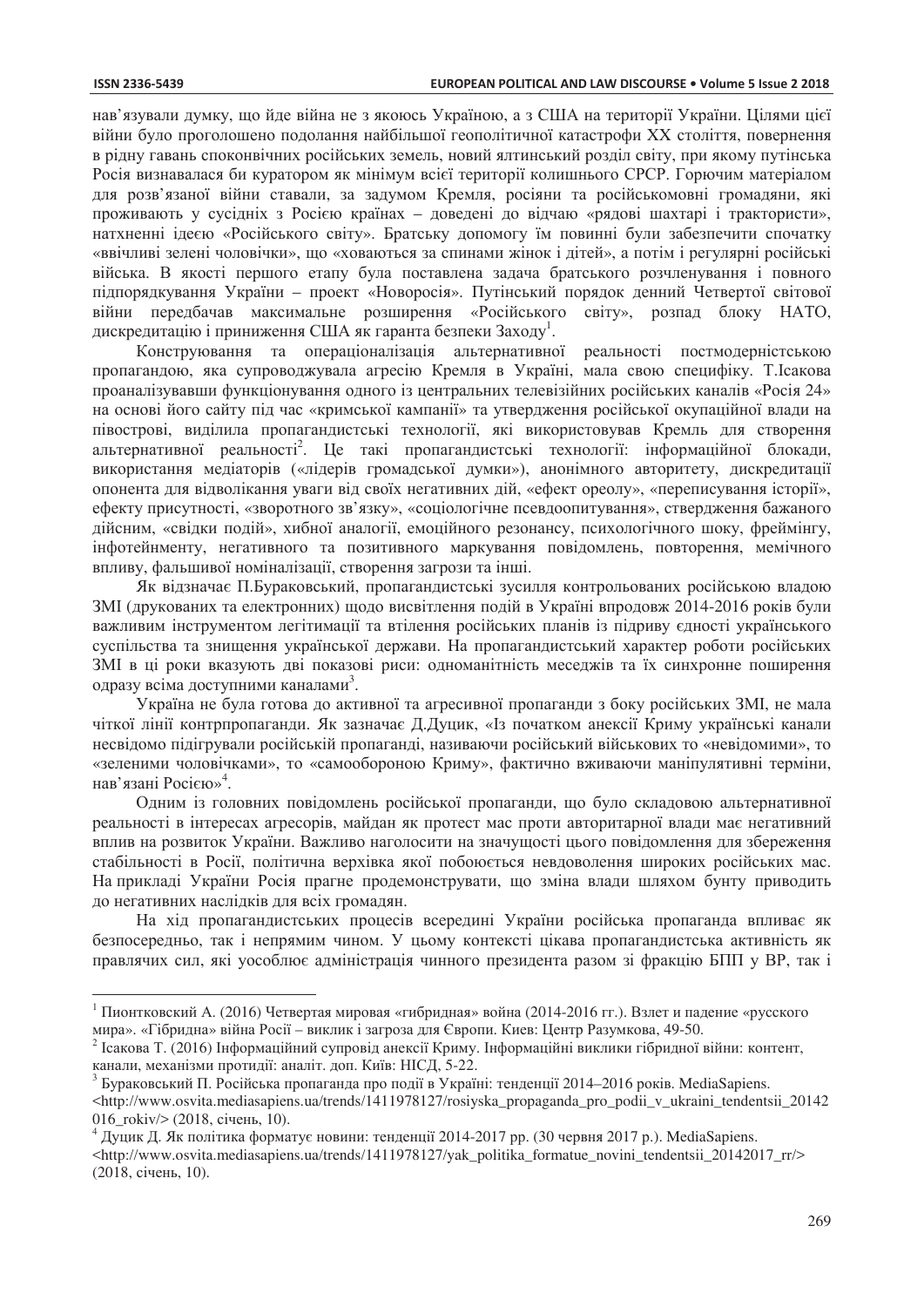#### **ISSN 2336-5439 EVROPSKÝ POLITICKÝ A PRÁVNÍ DISKURZ**

опозиційних сил, що представлені такими політичними суб'єктами як партія «Батьківщина», «За життя», «Опозиційний блок», «Рух нових сил» та деякі інші. Основна стратегія представників влади полягає в формуванні вигідної для себе черги денної, представленні позитивів та замовчуванні негативів і прорахунків, а також звинуваченні опозиційних сил у «роботі на інтереси Росії». Фактично, провладні пропагандисти активно просувають ідею, що всі опозиційні політики та медіа є явними чи прихованими союзниками Росії. А відтак будь-яка критика офіційної влади України з боку політичних опонентів та, тим більше, будь-які акції, спрямовані проти чинної влади, – це, за визначенням, ворожа діяльність проросійських сил, спрямована на дестабілізацію ситуації в Україні.

Пропагандистська діяльність опозиційних політичних суб'єктів ускладняється тим, що вона фактично виступає продовженням російської пропаганди. Не важко помітити, що пропагандистська діяльність опозиційних сил в Україні вписується в один із головних месіджів російської пропаганди, який тиражується в різноманітних формах: «українцям потрібна нова влада».

Як зазначає А.Бабак, «українська постреволюційна влада до сьогодні залишається однією з головних мішеней російських ЗМІ»<sup>1</sup>. Якщо з 2014 р. російські медіа в основному використовували термін «хунта», що супроводжувався месіджами про насильницький переворот, здійснений прибічниками Євромайдану за фінансової підтримки США, то згодом «хунта» поступово змінюється словосполученням «київський режим» чи «київська влада». Фіксація на столиці має мовби вказувати на нелегітимність та неповноту влади. Відповідно до однієї із цілей російської пропаганди, українська влада, що є ворожою до Росії, має бути делегітимізована та змінена будьяким шляхом. Російські пропагандисти через впливові медіа використовують вразливі точки української політичної реальності, зокрема, підвищення тарифів, інфляцію, поглиблення бідності, корупцію серед депутатів та чиновників, виступи націоналістичних організацій, для негативації правлячого режиму в очах українського суспільства та ініціювання «третього майдану».

Природно, інтереси політичної опозиції та російських пропагандистів у питанні швидкої зміни влади в Україні збігаються. Це ускладнює ефективність пропаганди опозиційних сил, тому що будьяка критика прорахунків, провальної політики правлячого режиму дієвим чином відкидається звинуваченнями опозиції в репрезентації інтересів російського агресора, записуванням опозиціонерів у «п'яту колону» на службі Росії (сайт «Миротворець»).

Опозиційна політична діяльність ускладняється ще тим, що заяви та виступи українських опозиційних політиків активно використовуються російськими медіа в своїх пропагандистських цілях. За спостереженням Т.Матичак, найчастіше російські медіа цитують таких українських політиків як Ю.Бойко, Ю.Тимошенко, В.Рабинович, О.Ляшко, М.Саакашвілі, О.Тягнибок<sup>2</sup>. Разом з тим, ці політики також висвітлюються в негативному світлі та у зневажливій манері.

Найбільш ефективними стратегіями пропаганди з боку опозиції тут є: 1) подійна та тематична критика чинної влади з конструктивними пропозиціями зміни виявлених негативів та прорахунків (наприклад, пропозиція зміни тарифної політики); 2) одночасне з критикою влади її звинувачення у змові з російським агресором (наприклад, наявність фабрики «Рошен» у Липецьку як свідчення такої змови); 3) використання критичних матеріалів західних медіа щодо корупції української влади для розповсюдження на теренах України.

Слід зазначити, що всі суб'єкти політичної пропаганди активно використовують сучасні інформаційні та комунікаційні технології, зокрема можливості відповідних соціальних груп в мережі Internet. З боку влади була застосована навіть безпосередньо цензура, що є одним із засобів боротьби проти пропаганди. Так, у травні 2017 р. були заблоковані такі російські соціальні мережі як Однокласники, VKontakte, Yandex, Mail.ru. Таке блокування здебільшого було виправданим, оскільки соцмережи є одним із ефективних засобів здійснення пропаганди. Проте такі інтернетмайданчики, як Facebook та YouTube, залишаються також дієвими інструментами російської пропаганди. Соцмережами пропаганда поширюється за допомогою тематичних груп і акаунтів політиків та блогерів. Важливу роль у пропагандистській діяльності в соціальних мережах відіграють «фабрики тролів» – групи активних користувачів соцмереж, що пишуть повідомлення та

 $\overline{a}$ 

<sup>&</sup>lt;sup>1</sup> Babak, A. (2017). Made in Russia: Narratives and Methods of Russian Propaganda's War on Ukraine. *Words and Wars: Ukraine facing Kremlin propaganda. Kviv: KIC, 15.* 

<sup>&</sup>lt;sup>2</sup> Matychak, T. (2017). Octopus Tentacles: The Structure of the Kremlin's Propaganda Influence on the Ukrainian Information Space. *Words and Wars: Ukraine facing Kremlin propaganda*. Kyiv: KIC, 34.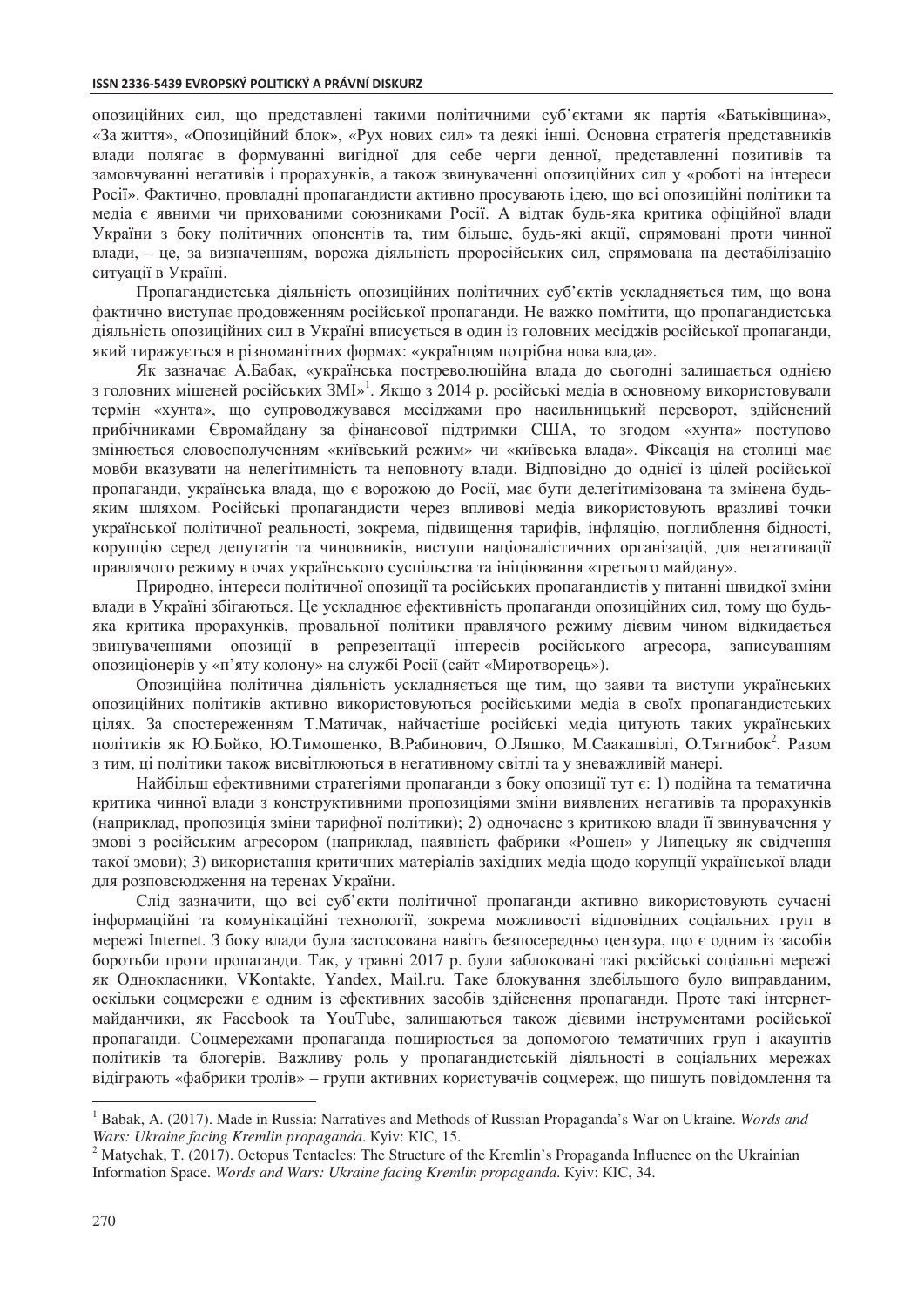коментарі в інтересах певного політичного суб'єкта та отримують за це грошову винагороду. При цьому необхідно відзначити значний інтерес з боку громадян до акаунтів політичних діячів, як тих, хто представляє владу, так і представників опозиції в соціальних мережах, такий діалог дозволяє досягти ефект «прямого контакту» між політиком та конкретним громадянином.

Важливим інструментом пропаганди є масова культура. Насамперед, це пісні, серіали, розважальні шоу на телебаченні, фільми та книжки. Український правлячий режим намагається боротися проти цих каналів розповсюдження російської пропаганди шляхом цензури, а саме: заборони на в'їзд російським естрадним виконавцям, через заборону до ввозу російських книжок, розширення квоти україномовного продукту на радіо та телебаченні до 35 % та 60 % відповідно.

Попри зусилля правлячого режиму щодо ефективного здійснення пропаганди, цьому заважає низка об'єктивних причин. Це неспроможність подолати корупцію, нездатність завершити війну, низький рівень життя більшості населення, зростання цін на продукти й товари першої необхідності, подорожчання проїзду та підвищення вартості комунальних послуг, стагнація реформ. Як зазначає Т.Матичак, «ця ситуація розчаровує багатьох українців і грає на руку антиукраїнській пропаганді<sup>1</sup>».

Висновки і перспективи подальших досліджень. Пропагандистські процеси в Україні багато в чому **о**бумовлені агресією Кремля. Проте активними суб'єктами пропаганди в Україні крім Росії виступає українська правляча верхівка, що з успіхом використовує російську агресію в своїй пропагандистській діяльності, спрямованої на захист владних позицій та матеріально-економічних інтересів, а також політична опозиція, що використовує провали реформ в посиленні своїх позицій та розширенні перспектив на здобуття влади в майбутньому.

Російська агресія в Україні в силу особливостей її проведення фактично відкрила нову сторінку в історії здійснення пропаганди. Основною відмінністю нової пропаганди від традиційної стала побудова альтернативної уявної реальності, конструювання якої базується на постмодерністському інструментарії, насамперед, на принципах множинності істини, непізнаваності справжньої реальності, невідповідності репрезентації та реальності («карти та території»), переваги у наслідках на поведінку людини символічного, інформаційного, уявного перед реальним. Альтернативна, квазіреальність, яка формується постмодерністською пропагандою в головах у реципієнтів, центрується альтернативною версією політичних подій, що отримала назву «постправди», яка підкріплюється фейками (фальшивими новинами, повідомленнями, підробленими образами, світлинами, відеосюжетами). «Правдоподібність» або право на існування альтернативної реальності дає прагматична віра реципієнтів постмодерністської пропаганди, що правильність, «справжність» такої реальності відповідає їх інтересам. «Хитрість» постмодерністської пропаганди полягає в тому, що вона в дусі толерантності та мультикультуралізму передбачає рівну цінність існування, наприклад, «реальності тролів», «реальності людожерів», а також не виключає можливості «особливого історичного шляху» або «суверенної демократії». Альтернативна, квазіреальність побудована на альтернативних фактах, які не є брехнею, а мають власну достовірність, оскільки в них хтось вірить. Логіка існування альтернативної реальності в тому, щоб переконати когось в її існуванні. Створюючи альтернативну реальність, правду не ховають, а топлять у брехні. У безмежному інформаційному болоті важко відрізнити підступну вигадку від наївної дурниці.

Перспективи подальших досліджень передбачають більш детальне висвітлення особливостей здійснення пропаганди в Україні в контексті концепції постправди.

### **References:**

 $\overline{a}$ 

- 1. Burakovskyi P. Rosiiska propahanda pro podii v Ukraini: tendentsii 2014–2016 rokiv [Russian propaganda about events in Ukraine: trends 2014-2016]. *MediaSapiens.* <http://www.osvita.mediasapiens.ua/trends/1411978127/ rosiyska propaganda pro podii v ukraini tendentsii 20142016 rokiv/> (January 10, 2018) [in Ukrainian].
- 2. Vysotskyi O.Yu. (2017) Optymizm yak stratehiia politychnoi propahandy [Optimism as a strategy of political propaganda]. *Osvitni stratehii rozvytku dukhovnoi ta svitohliadnoi kultury osobystosti hromadianskoho suspilstva*  [Educational strategies for the development of spiritual and philosophical culture of civil society]. *Materialy Vseukrainskoi naukovoi konferentsii* [Materials of the Ukrainian scientific conference]. April 20-21, 2017, Dnipro. Part I. / Nauk. red. O.Ye. Vysotska. Dnipro: SPD 'Okhotnik', 158-161 [in Ukrainian].

<sup>&</sup>lt;sup>1</sup> Matychak, T. (2017). Octopus Tentacles: The Structure of the Kremlin's Propaganda Influence on the Ukrainian Information Space. *Words and Wars: Ukraine facing Kremlin propaganda*. Kyiv: KIC, 38.